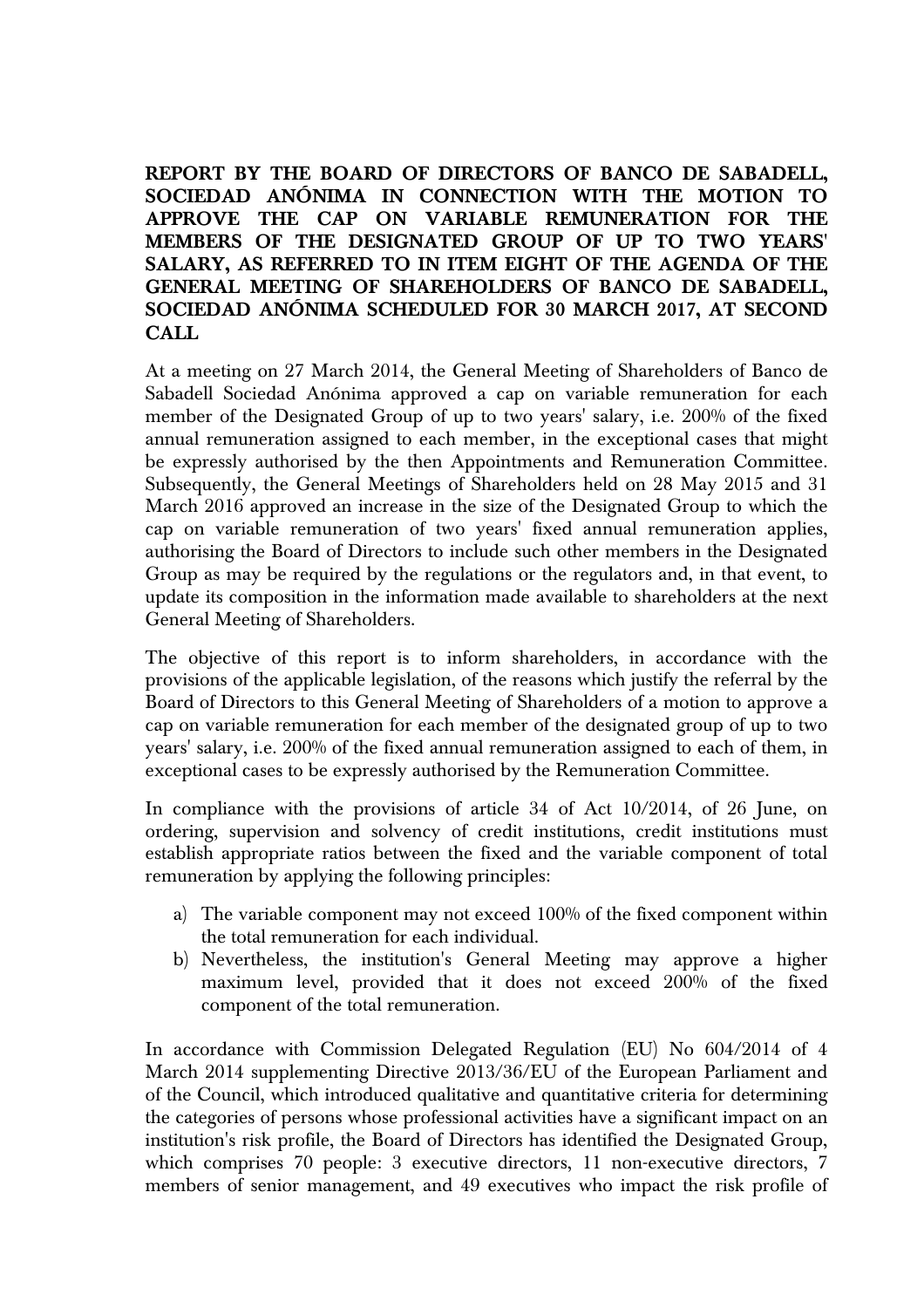Banco de Sabadell, Sociedad Anónima or who exercise oversight functions. Directors are not assigned a variable remuneration for their non-executive functions as members of the Board of Directors and, consequently, although they form part of the Designated Group by imperative of the aforementioned regulations, that cap on variable remuneration is not applicable to them.

The remuneration policy of Banco de Sabadell, Sociedad Anónima defines various aspects of remuneration for members of the Designated Group. These include basically a fixed component, linked to criteria established by the banking sector collective agreement; a voluntary component, as a function of the individual's responsibility and performance; and a variable component, based on the achievement of specific objectives.

Variable remuneration is a key element in Banco de Sabadell, Sociedad Anónima's compensation strategy, which aims to attract and retain talent, rewarding the level of responsibility assumed by its executives, without prejudice to prudent risk taking. Individual variable remuneration is determined by individual objectives, the collective objectives of each unit, and the bank's overall objectives, combining both financial and non-financial objectives.

Remuneration policies and practices at Banco de Sabadell, Sociedad Anónima, as set out in the independent annual report envisaged in Act 10/2014, of 26 June, on ordering, supervision and solvency of credit institutions, implemented by Royal Decree 84/2015, of 13 February, drawn up by specialised consulting firm Mercer Consulting, S.L., are aligned with the requirements imposed by the authorities.

Variable remuneration for the Designated Group of Banco de Sabadell, Sociedad Anónima may not in any event exceed one year's salary, i.e. 100% of fixed remuneration. However, the Board of Directors considers it necessary to provide the Remuneration Committee with sufficient flexibility to exceed that limit in exceptional circumstances. In accordance with the provisions in the Act, variable remuneration is limited to one year's salary; however, the resolution expressly envisages that, in exceptional cases duly authorised by the Remuneration Committee, that amount can be increased to two years' fixed remuneration.

Having consideration for the amount of fixed annual remuneration for the Designated Group and the number of persons comprising it, and considering the maximum amount that their variable remuneration might attain assuming maximal achievement, the amount arising from the possible exceptions would not affect Banco de Sabadell, Sociedad Anónima's ability to maintain a sound capital and solvency position.

For these reasons, the Board of Directors considers it appropriate to use the power expressly granted by the Act to submit a motion to the General Meeting of Shareholders to approve the cap on variable remuneration for members of the Designated Group in the exceptional circumstances to be expressly agreed upon by the Remuneration Committee, to at most two years' salary, i.e. 200% of fixed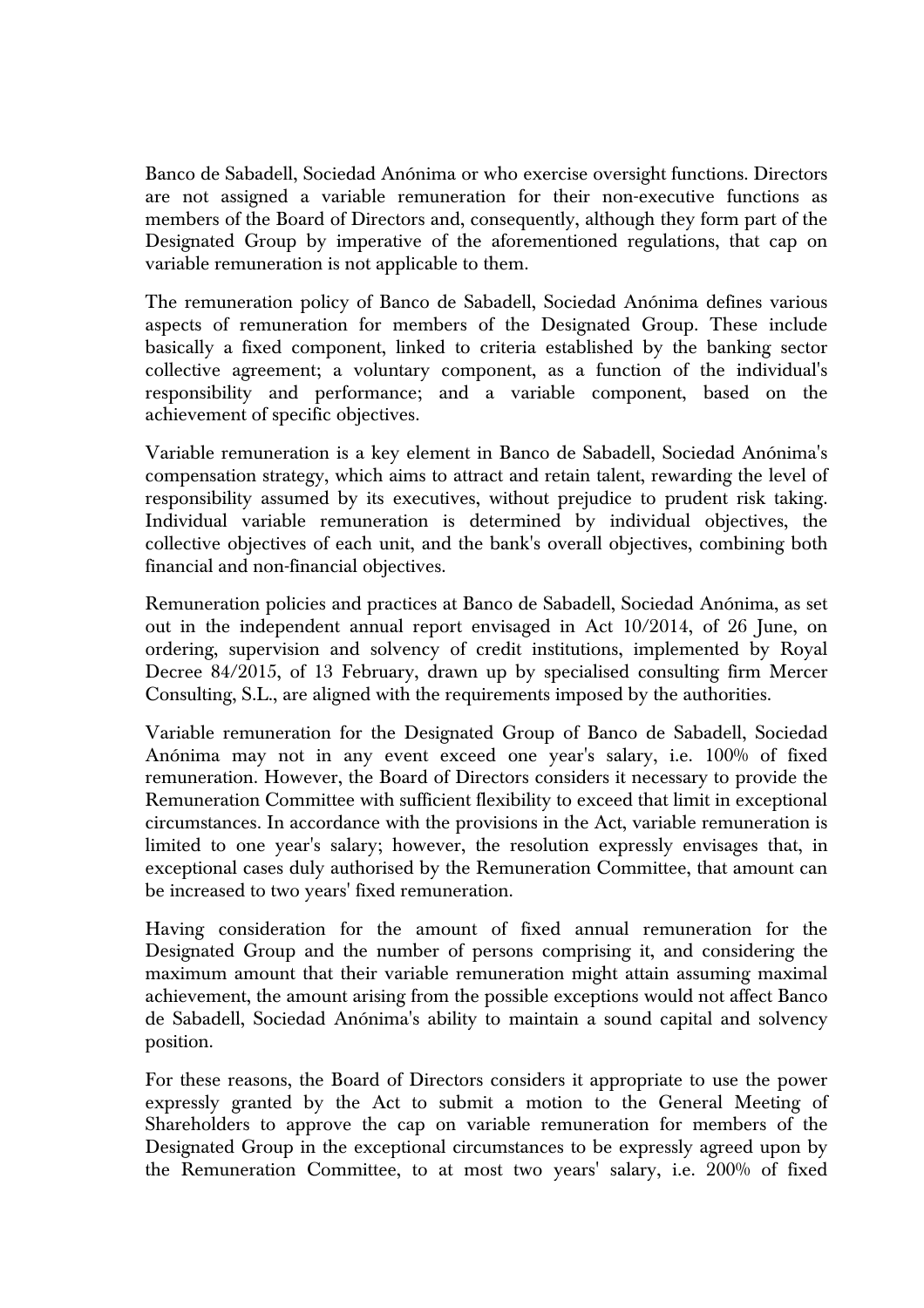remuneration, while respecting all of the applicable principles of Banco de Sabadell, Sociedad Anónima's remuneration policy, and to authorise the Board of Directors to include within that limit such other members as the regulations or the regulators require be included in the Designated Group, and to update its composition in the disclosures made available to shareholders at the next General Meeting.

The Designated Group to which the aforementioned remuneration cap applies comprises the following:

- − Chairman
- − Managing Director
- − Director General Manager
- − Company Secretary Vice-Secretary of the Board
- − General Manager Chief Operating Officer
- − General Manager Chief Financial Officer
- − General Manager Commercial Banking
- − General Manager America and Global Corporate Banking
- − Assistant General Manager Markets and Private Banking
- − Assistant General Manager Asset Transformation and Industrial and Real Estate Investees
- − Deputy General Manager Internal Audit
- − Deputy General Manager Organization and Services
- − Deputy General Manager Human Resources
- − Deputy General Manager Corporate Development
- − Deputy General Manager Communication and Institutional Relations
- − Deputy General Manager Risk Management
- − Deputy General Manager Legal
- − Deputy General Manager Asset Management
- − Deputy General Manager Saving and Investment Business Strategy
- − Deputy General Manager Corporate Banking
- − Deputy General Manager Marketing and Retail Banking
- − Deputy General Manager Bancassurance
- − Deputy General Manager Global Finance and CFO Spain
- − Deputy General Manager Catalonia
- − Deputy General Manager Central Spain
- − Deputy General Manager Eastern Spain
- − Deputy General Manager Northwestern Spain
- − Deputy General Manager Northern Spain
- − Deputy General Manager Southern Spain
- − Director of Corporate Development Projects
- − Director of Global Financial Control
- − Director of Treasury Distribution
- − Director of Securities Trading and Custodian Services